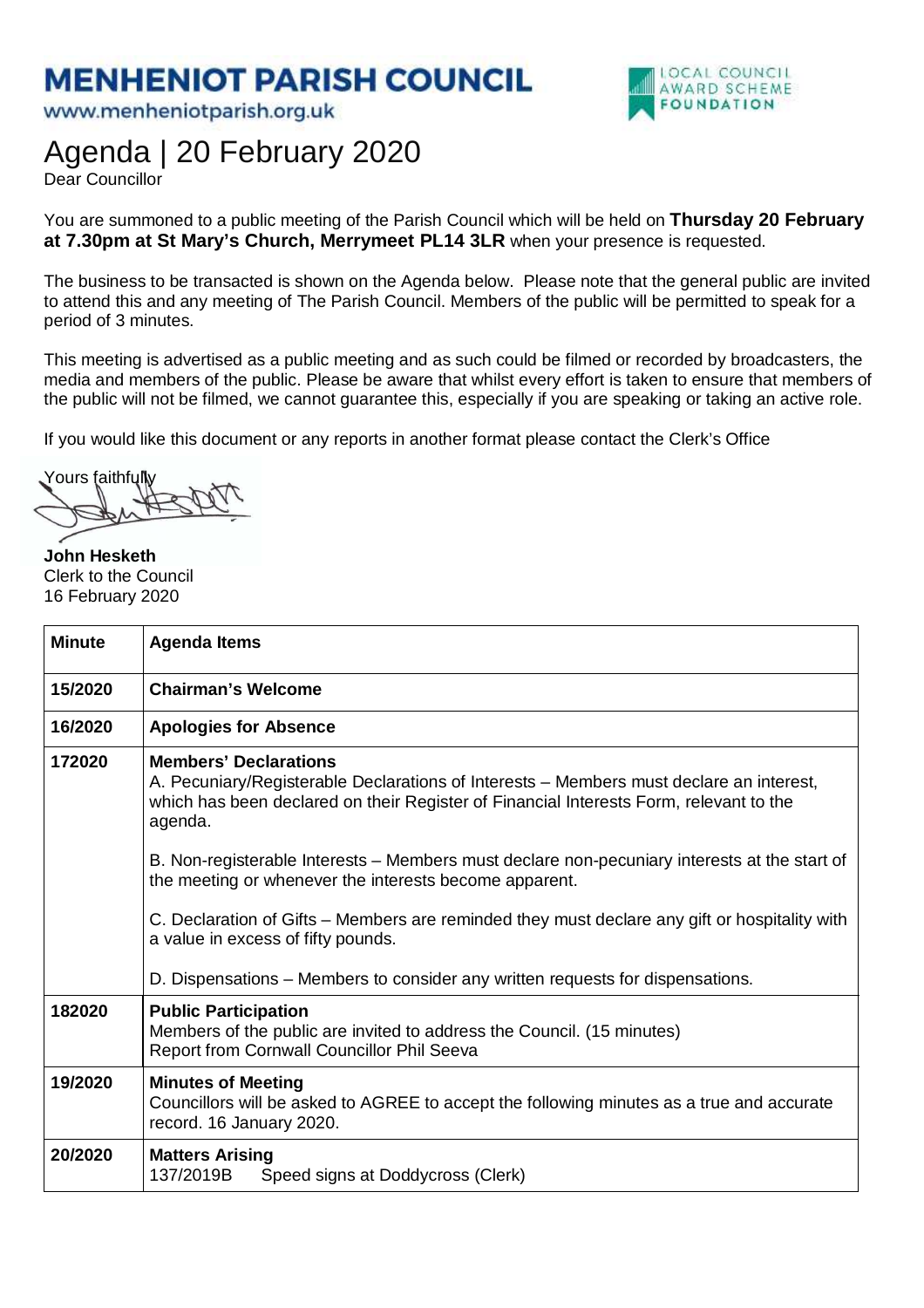|         | 138/2019D                                                                                                                                                                                                                                                                                                                                                                                                                                                                                                                                                                                                                                                                                                                                                                                                                                                                                                                                                                                                                                                | Pumphouse at Doddycross (Clerk)               |                                    |            |               |  |
|---------|----------------------------------------------------------------------------------------------------------------------------------------------------------------------------------------------------------------------------------------------------------------------------------------------------------------------------------------------------------------------------------------------------------------------------------------------------------------------------------------------------------------------------------------------------------------------------------------------------------------------------------------------------------------------------------------------------------------------------------------------------------------------------------------------------------------------------------------------------------------------------------------------------------------------------------------------------------------------------------------------------------------------------------------------------------|-----------------------------------------------|------------------------------------|------------|---------------|--|
| 21/2020 | <b>Correspondence received</b><br>Tanya's Courage Trust requesting a donation<br>A                                                                                                                                                                                                                                                                                                                                                                                                                                                                                                                                                                                                                                                                                                                                                                                                                                                                                                                                                                       |                                               |                                    |            |               |  |
|         | Cruse Bereavement Trust requesting a donation<br>В                                                                                                                                                                                                                                                                                                                                                                                                                                                                                                                                                                                                                                                                                                                                                                                                                                                                                                                                                                                                       |                                               |                                    |            |               |  |
|         | С<br>Letter of thanks received from Merrymeet Residents Association                                                                                                                                                                                                                                                                                                                                                                                                                                                                                                                                                                                                                                                                                                                                                                                                                                                                                                                                                                                      |                                               |                                    |            |               |  |
|         | D                                                                                                                                                                                                                                                                                                                                                                                                                                                                                                                                                                                                                                                                                                                                                                                                                                                                                                                                                                                                                                                        | Letter of thanks received from Sowenna Appeal |                                    |            |               |  |
| 22/2020 | <b>Planning Matters</b><br>To agree the parish council's response to Cornwall Council consultations on new<br>A<br>planning applications received before the agenda was finalised.<br>Ref PA19/11290<br>Location Land South Of Wheal Honey Menheniot Cornwall PL14 3RG<br>Proposal Change of use of open air storage yard to LPG bottle storage yard, with associated<br>engineering works.<br>Ref PA20/00398<br>Location East Down Cottage Menheniot Liskeard Cornwall PL14 3QU<br>Proposal Two storey extension and alterations<br>PA20/00170 PRE-APP<br>Location Land opposite Trethawle Cottage, Trethawle PL14 3PF<br>Proposal Development of a single dwelling and cider barn to facilitate cider production and a<br>perma-culture market garden.<br>Any applications received by Cornwall Council by the time of the meeting. Information<br>В<br>only. None received.<br>С<br>Planning applications approved by Cornwall Council.<br>Planning applications refused by Cornwall Council or withdrawn by the applicant.<br>D<br>Information only. |                                               |                                    |            |               |  |
| 23/2020 | <b>Financial Matters</b><br>Accounts for Payment - Schedule 2019/20 - Members are to consider the payment<br>A                                                                                                                                                                                                                                                                                                                                                                                                                                                                                                                                                                                                                                                                                                                                                                                                                                                                                                                                           |                                               |                                    |            |               |  |
|         |                                                                                                                                                                                                                                                                                                                                                                                                                                                                                                                                                                                                                                                                                                                                                                                                                                                                                                                                                                                                                                                          | schedule and agree payment.                   |                                    |            |               |  |
|         | <b>Date</b>                                                                                                                                                                                                                                                                                                                                                                                                                                                                                                                                                                                                                                                                                                                                                                                                                                                                                                                                                                                                                                              | Payee                                         | <b>Description</b>                 | Pay        | £             |  |
|         | 24/02/2020                                                                                                                                                                                                                                                                                                                                                                                                                                                                                                                                                                                                                                                                                                                                                                                                                                                                                                                                                                                                                                               | <b>HMRC</b>                                   | <b>PAYE</b>                        | <b>OLB</b> | 187.20        |  |
|         | 24/02/2020                                                                                                                                                                                                                                                                                                                                                                                                                                                                                                                                                                                                                                                                                                                                                                                                                                                                                                                                                                                                                                               | Staff paymenrts                               | Salary                             | <b>OLB</b> | 996.56        |  |
|         | 24/02/2020                                                                                                                                                                                                                                                                                                                                                                                                                                                                                                                                                                                                                                                                                                                                                                                                                                                                                                                                                                                                                                               | <b>Cornwall Council</b>                       | Training                           | <b>OLB</b> | 30.00         |  |
|         | 25/02/2020                                                                                                                                                                                                                                                                                                                                                                                                                                                                                                                                                                                                                                                                                                                                                                                                                                                                                                                                                                                                                                               | John Hesketh                                  | <b>Expenses</b>                    | <b>OLB</b> | 149.26        |  |
|         | 24/02/2020                                                                                                                                                                                                                                                                                                                                                                                                                                                                                                                                                                                                                                                                                                                                                                                                                                                                                                                                                                                                                                               | Rob Craig                                     | Ground maintenance                 | <b>OLB</b> | 50.00         |  |
|         | 21/01/2020                                                                                                                                                                                                                                                                                                                                                                                                                                                                                                                                                                                                                                                                                                                                                                                                                                                                                                                                                                                                                                               | <b>SSE Enterprise</b>                         | <b>Street lighting maintenance</b> | <b>DD</b>  | 48.60         |  |
|         | 06/01/2020                                                                                                                                                                                                                                                                                                                                                                                                                                                                                                                                                                                                                                                                                                                                                                                                                                                                                                                                                                                                                                               | <b>TSO Host</b>                               | <b>Domain fee</b>                  | <b>DC</b>  | 7.19          |  |
|         | 23/01/2020                                                                                                                                                                                                                                                                                                                                                                                                                                                                                                                                                                                                                                                                                                                                                                                                                                                                                                                                                                                                                                               | <b>EDF</b>                                    | Car park lighting                  | <b>DD</b>  | <b>107.14</b> |  |
|         | 31/01/2020                                                                                                                                                                                                                                                                                                                                                                                                                                                                                                                                                                                                                                                                                                                                                                                                                                                                                                                                                                                                                                               | <b>Denmans</b>                                | <b>Electric cable</b>              | <b>OLB</b> | 28.80         |  |
|         |                                                                                                                                                                                                                                                                                                                                                                                                                                                                                                                                                                                                                                                                                                                                                                                                                                                                                                                                                                                                                                                          |                                               |                                    |            | 1,604.75<br>£ |  |
|         | Direct Bank Payment & Receipts. For information.<br>В                                                                                                                                                                                                                                                                                                                                                                                                                                                                                                                                                                                                                                                                                                                                                                                                                                                                                                                                                                                                    |                                               |                                    |            |               |  |
|         | <b>Date</b>                                                                                                                                                                                                                                                                                                                                                                                                                                                                                                                                                                                                                                                                                                                                                                                                                                                                                                                                                                                                                                              | Payer                                         | <b>Description</b>                 |            | £             |  |
|         | 31/01/2020                                                                                                                                                                                                                                                                                                                                                                                                                                                                                                                                                                                                                                                                                                                                                                                                                                                                                                                                                                                                                                               | <b>Cornwall Council</b>                       | Interest                           |            | 44.30         |  |
|         | 09/01/2020                                                                                                                                                                                                                                                                                                                                                                                                                                                                                                                                                                                                                                                                                                                                                                                                                                                                                                                                                                                                                                               | Lloyds Bank                                   | Interest                           |            | 0.90          |  |
|         | 09/01/2020                                                                                                                                                                                                                                                                                                                                                                                                                                                                                                                                                                                                                                                                                                                                                                                                                                                                                                                                                                                                                                               | <b>Cornwall Council</b>                       | <b>LMP</b>                         |            | 728.37        |  |
|         | Period                                                                                                                                                                                                                                                                                                                                                                                                                                                                                                                                                                                                                                                                                                                                                                                                                                                                                                                                                                                                                                                   | Allotment rentals                             |                                    |            | 96.00         |  |
|         | All bank receipts this period                                                                                                                                                                                                                                                                                                                                                                                                                                                                                                                                                                                                                                                                                                                                                                                                                                                                                                                                                                                                                            |                                               |                                    |            | £<br>869.57   |  |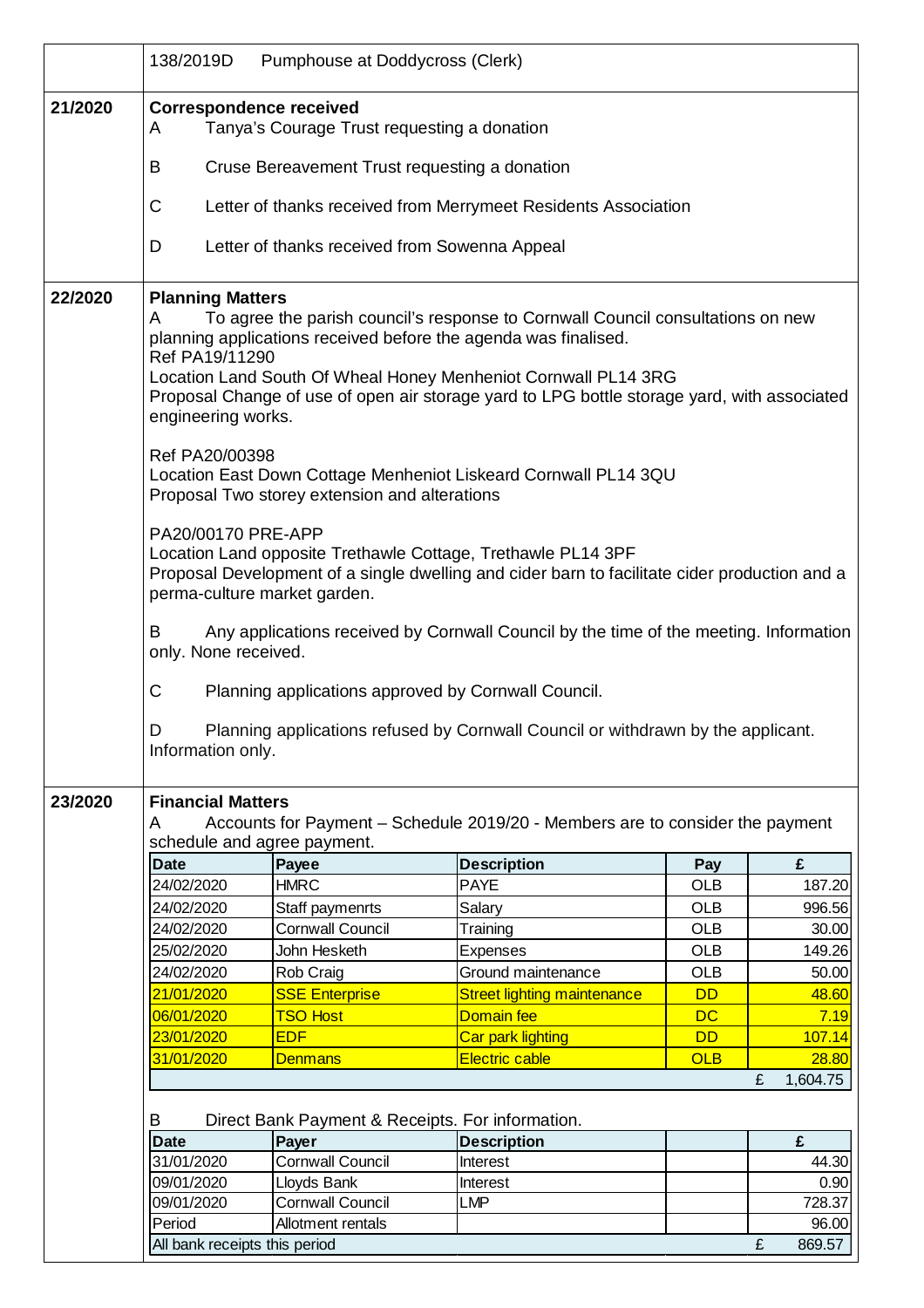|         | C<br><b>Bank Reconciliation.</b><br>This report may be viewed on the council's website                                                                                                                                                                                                                                                        |  |  |  |  |
|---------|-----------------------------------------------------------------------------------------------------------------------------------------------------------------------------------------------------------------------------------------------------------------------------------------------------------------------------------------------|--|--|--|--|
|         | A councillor will be invited to review bank payments from the previous month<br>D                                                                                                                                                                                                                                                             |  |  |  |  |
|         | Outturn Q3 Oct-Dec 2019<br>Е<br>This report may be viewed on the council's website                                                                                                                                                                                                                                                            |  |  |  |  |
| 24/2020 | <b>Councillors' Reports</b><br>Topical items that may be raised by councillors not requiring formal decision.                                                                                                                                                                                                                                 |  |  |  |  |
|         | <b>Cllr Sean Smith</b><br>Report on recent road safety works on the A390 at Merrymeet                                                                                                                                                                                                                                                         |  |  |  |  |
| 25/2020 | <b>Chair's Agenda Items</b><br>Neighbourhood Development Plan. Progress report.<br>A                                                                                                                                                                                                                                                          |  |  |  |  |
|         | <b>Community Governance Review</b><br>B<br>Report on public meeting held in Liskeard on 13 February 2020.                                                                                                                                                                                                                                     |  |  |  |  |
|         | VE Day 75 <sup>th</sup> Anniversary<br>C<br>Chair will lead a discussion on proposals to mark the anniversary                                                                                                                                                                                                                                 |  |  |  |  |
|         | <b>Climate Change Working Group</b><br>D<br>Chair will present a summary report of the first meeting held on 30 January 2020                                                                                                                                                                                                                  |  |  |  |  |
|         | Vote of thanks for Jerry Fleming and Keith Goldsworthy<br>E.<br>For their continuing work to maintain the village green                                                                                                                                                                                                                       |  |  |  |  |
|         | F<br>Antisocial behavior reports<br>Following on from recent reports posted online, Chair will summarise events and ask<br>councillors to consider supporting the setting up of a Neighbourhood Watch group in the<br>village centre.                                                                                                         |  |  |  |  |
| 26/2020 | Vice-Chair's Agenda Items<br>Preparations for St Piran's Day 5 March 2020<br>A                                                                                                                                                                                                                                                                |  |  |  |  |
|         | B<br>Flooding on village green and complaints from local residents                                                                                                                                                                                                                                                                            |  |  |  |  |
|         | C<br>Resurfacing of village green                                                                                                                                                                                                                                                                                                             |  |  |  |  |
|         | D<br>Spring Clean Up 20 March - 13 April 2020                                                                                                                                                                                                                                                                                                 |  |  |  |  |
| 27/2020 | <b>Clerk's Report</b><br>Council email addresses<br>A<br>Clerk will update councillors on progress towards the introduction of council email addresses<br>and agree a cut-off date for compliance.                                                                                                                                            |  |  |  |  |
|         | B<br><b>New Parish Noticeboards</b><br>Councillors adopted a new engagement policy and action plan last October. One of the<br>actions was to install noticeboards at Pengover Green, Lower Clicker and Island Shop.<br>Councillors will be asked to agree the location and purchase of new boards.<br>Discussion paper previously circulated |  |  |  |  |